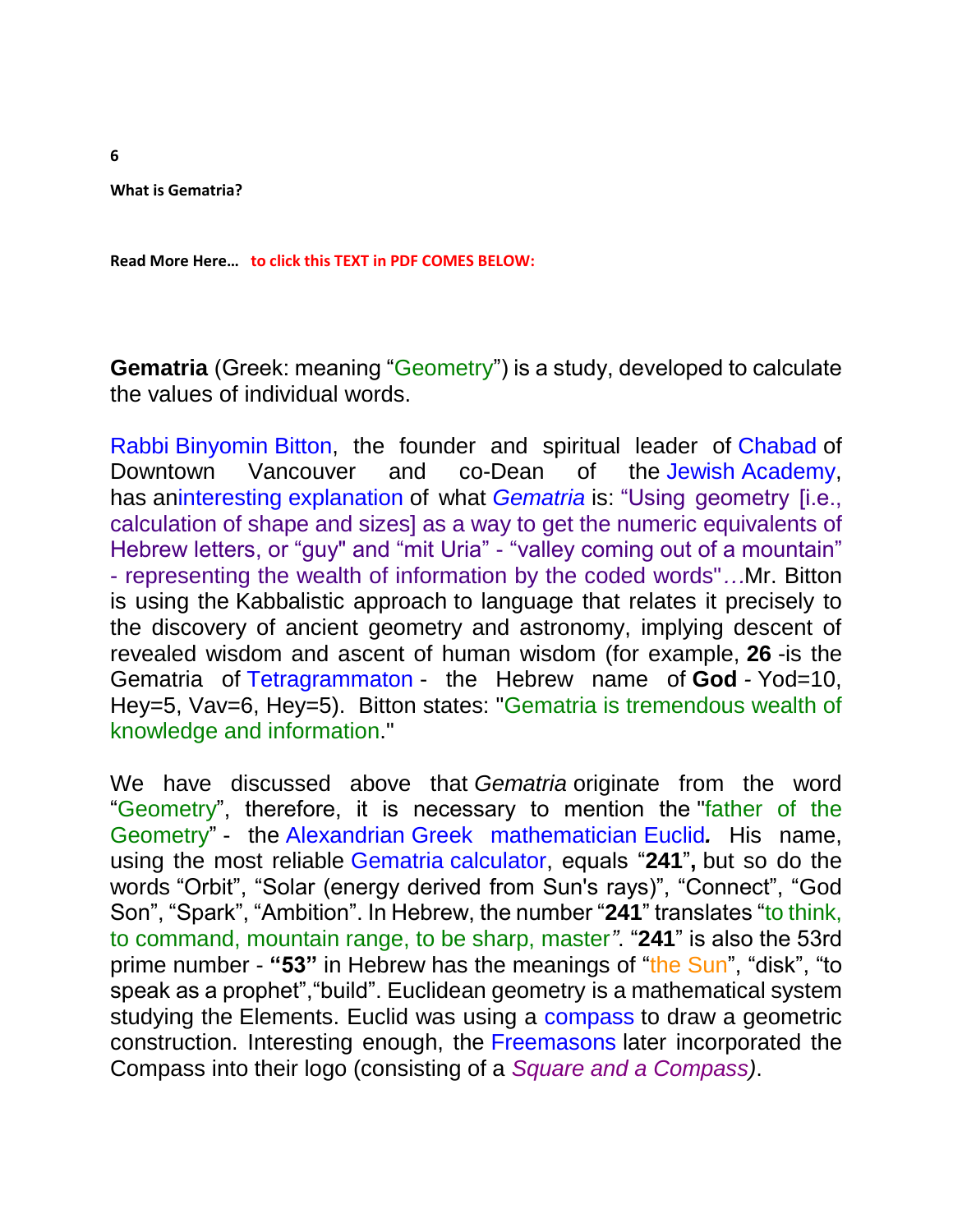History shows that Euclid's [Elements](https://upload.wikimedia.org/wikipedia/commons/thumb/c/cf/Title_page_of_Sir_Henry_Billingsley%27s_first_English_version_of_Euclid%27s_Elements%2C_1570_%28560x900%29.jpg/800px-Title_page_of_Sir_Henry_Billingsley%27s_first_English_version_of_Euclid%27s_Elements%2C_1570_%28560x900%29.jpg) (*Στοιχεῖα Stoicheia*) is the most successful and influential textbook ever written. This is a mathematical and geometric treatise consisting of *13* books. The (13)-thirteen books cover [Euclidean geometry](https://en.wikipedia.org/wiki/Euclidean_geometry) and the ancient Greek version of elementary [number theory.](https://en.wikipedia.org/wiki/Number_theory) [The first six books contain material about plane geometry including [Pythagorean Theorem.](https://en.wikipedia.org/wiki/Pythagorean_theorem) The last six books discuss the solids (intersections of planes and volumes of parallelepipeds)]. Pythagoreans used geometrical figures to illustrate their slogan that "all is a number" (triangle, square and altar), which is a great connection to the use of [Gematria.](https://matrix888.org/gematria/calculators/) Pythagoreans have dedicated themselves to the numbers: they have assigned the numbers 1-one, 4 four, and 10-ten to the Sun [the only King of the Stars], 8-eight for air, 5 five to fire, 6-six to the earth, 12-twelve to the water, 2-two and 9-nine to the Moon [Juno], 3-three to the Virgin and Venus. Pythagoras claimed and believed that the ultimate reality is a number. In addition, his name in Greek *–* Pythagoras has a Gematria of "**797**"; "**797**" is the 139th prime number. In Hebrew "**139**" has a meaning of "God Distributes"*,* "God is Gracious"*, "*Stronghold*".* The phrase "Pythagoras the Samian" is also interesting, since it has a Gematria of "**1081**". "**1081**" translates to "The Heavenly Man or "Original Man" [\[Adam Kadmon](https://en.wikipedia.org/wiki/Adam_Kadmon) - see his connection with [Genesis 1:1](https://matrix888.org/gematria/genesis-11/) and the creation of the world], ["Awesome"](https://www.matrix888.org/usr/files/pdf/Awesome_Gematria.pdf)*,* "Tipheret" - the name of the sixth Sephira. Let's also analyze the word "Pythagor": It has a Gematria of "**706**". In Hebrew "**706**" translates to "indefinite or uncertain time*", "*eternity*", "*perpetuity*",* the totality of time "without beginning or end" – infinity (term used in [projective](https://en.wikipedia.org/wiki/Projective_geometry) [geometry\)](https://en.wikipedia.org/wiki/Projective_geometry)*.* Therefore, the name "Pythagor" is somehow connected with **Projective Geometry**.

## **[Girard](http://www.britannica.com/biography/Girard-Desargues) [Desargues](http://www.britannica.com/biography/Girard-Desargues)** is the "father of the **Projective Geometry**":

[Desargues](http://www.britannica.com/biography/Girard-Desargues) freely admitted the point at *[infinity](http://www.britannica.com/topic/infinity-mathematics)* into his demonstrations and showed that every set of parallel lines in a scene (apart from those parallel to the sides of the canvas) should project as converging bundles at some point on the "line at infinity" (the horizon). Desargues observed and argued that size and shape are not preserved in projections, but collinearity is (set of points that lie on a single line). He provided an example, [images of](https://upload.wikimedia.org/wikipedia/commons/c/c8/Desargues_theorem_alt.svg)  [triangles.](https://upload.wikimedia.org/wikipedia/commons/c/c8/Desargues_theorem_alt.svg) This statement materialized in the [Desargues's theorem.](https://en.wikipedia.org/wiki/Desargues%27s_theorem) Desargues's theorem holds for projective space of any dimension over any field. The theory of perspective makes the Desargues's idea plausible [for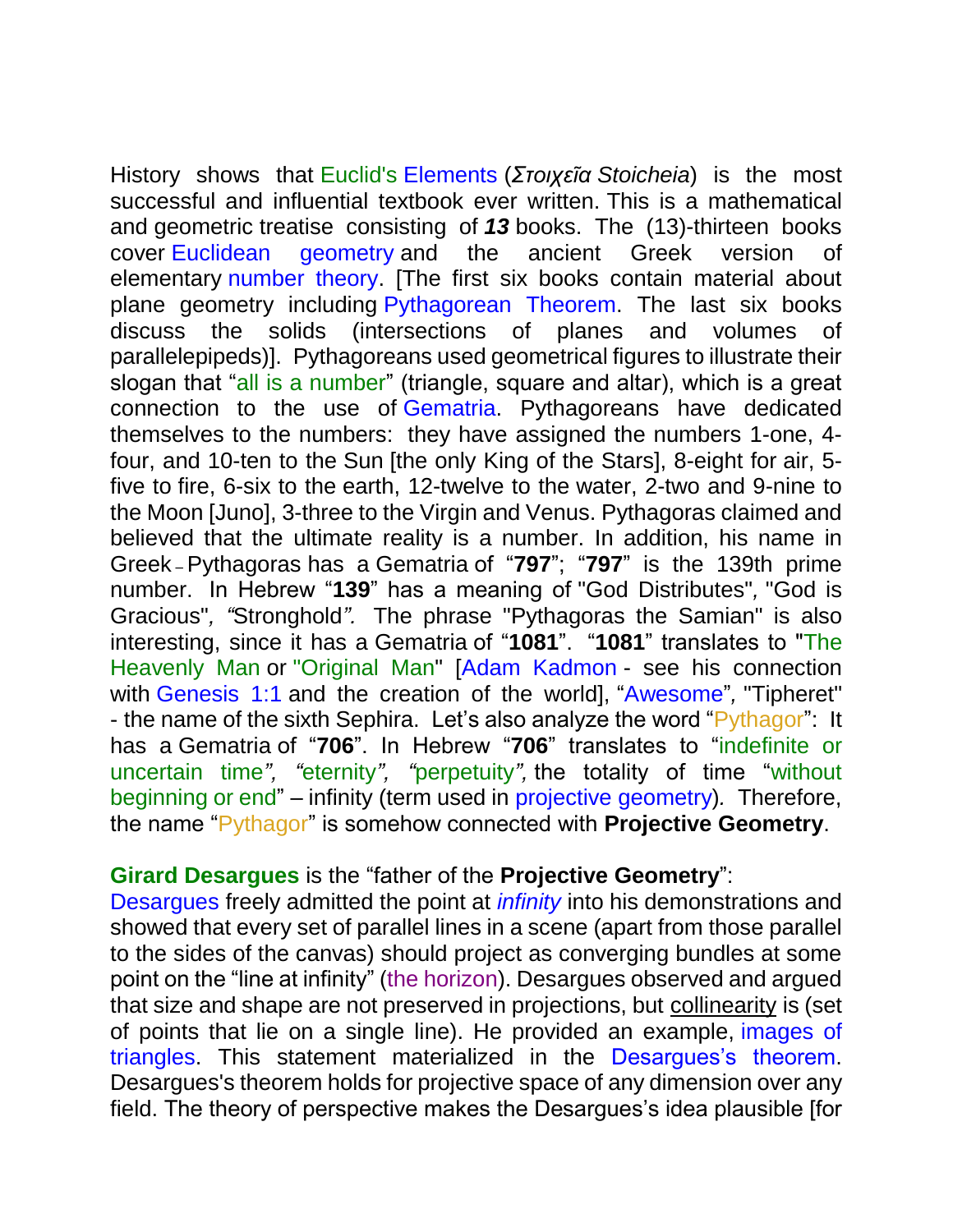example, the light of the Sun is ordinarily considered to be made of rays that are parallel (composing a parallel pencil of rays or a cylinder)]. The word "Desargues", using the most reliable [Gematria](https://matrix888.org/gematria/calculators/) [calculator,](https://matrix888.org/gematria/calculators/) equals "**482**" (or **2 x 241**) **-** it is a multiple of **"241",** the Gematria of the name **Euclid**, so there is a clear connection between the two. The word "sunshine" has also Gematria of "**482**". The words "horizon" and "collinearity" have the same Gematria of "**737**", again showing a definite connection between them and the *Projective Geometry*.

The word "**God**" has a Gematria of "**61**"[when we use the [Latin](https://matrix888.org/gematria/calculators/) calculator], which is the **18th** prime number. We find proof in the *bible* that God first created the letters and words, before the numbers, therefore, the use of Gematria was essential to match every word or phrase with a number: *"*In the beginning was the Word, and the Word was with God, and the Word was God.*"* [John 1:1.](http://av1611.com/verseclick/gobible.php?p=John_1.1) The Romans created numerals that were specific letters to represent numbers as  $I=1$ ,  $V=5$ ,  $X=10$ ,  $L=50$ ,  $C=100$ , D=500, M=1,000. This was essentially a Gematria. The Romans would recognize individuals by the number of their names, i.e. an old code assigning a value to each letter in a name and adding them all up.

Since, we identified that number "**26**" means "**God**" in Hebrew, I consider it a principal / essential number. It is a multiple of "**13**". Many people wonder about the real meaning of number "**13**". In Hebrew, the letter equivalents of "**13**" are *Gimel* (=3) plus *Yod* (=10). These two letters form the word *guy* meaning "valley" referring to *earth* or *vessel* (in Latin "wolwa", associated with the feminine -borne out -the process of childbirth). The reverse form of *Yod-Gimel,* with the letter *Ayin* added to it, creates the word "labor" or "pain" (labor pains during childbirth). In summary, after analyzing the above, we can safely conclude that the real meaning of the number "**13**" is "Mother Earth"- our Planet, which is actually very positive, contrary to what many people think and believe. It also means "love" or "loving". Number "**13**" is also the 2nd *star number* (6n(n-1) + 1], which is lucky, and the 6th prime number. There are exactly **13** Principles of the Jewish Faith*;* No. **13** of them is "The Death Will Be Resurrected", pointing to *eternal life*. The Greek word hex (εξ) meaning (6)-*six* appears **13** times in the Bible. The book [Thessalonians](http://biblehub.com/summary/1_thessalonians/1.htm) has **13** characters. Matthew 2:1 reads: "After Jesus was born in [Bethlehem](http://biblehub.com/greek/965.htm) in Judea, during the time of King Herod, [Magi\(](http://biblehub.com/greek/3097.htm)wizard) from the East arrived in Jerusalem." Magi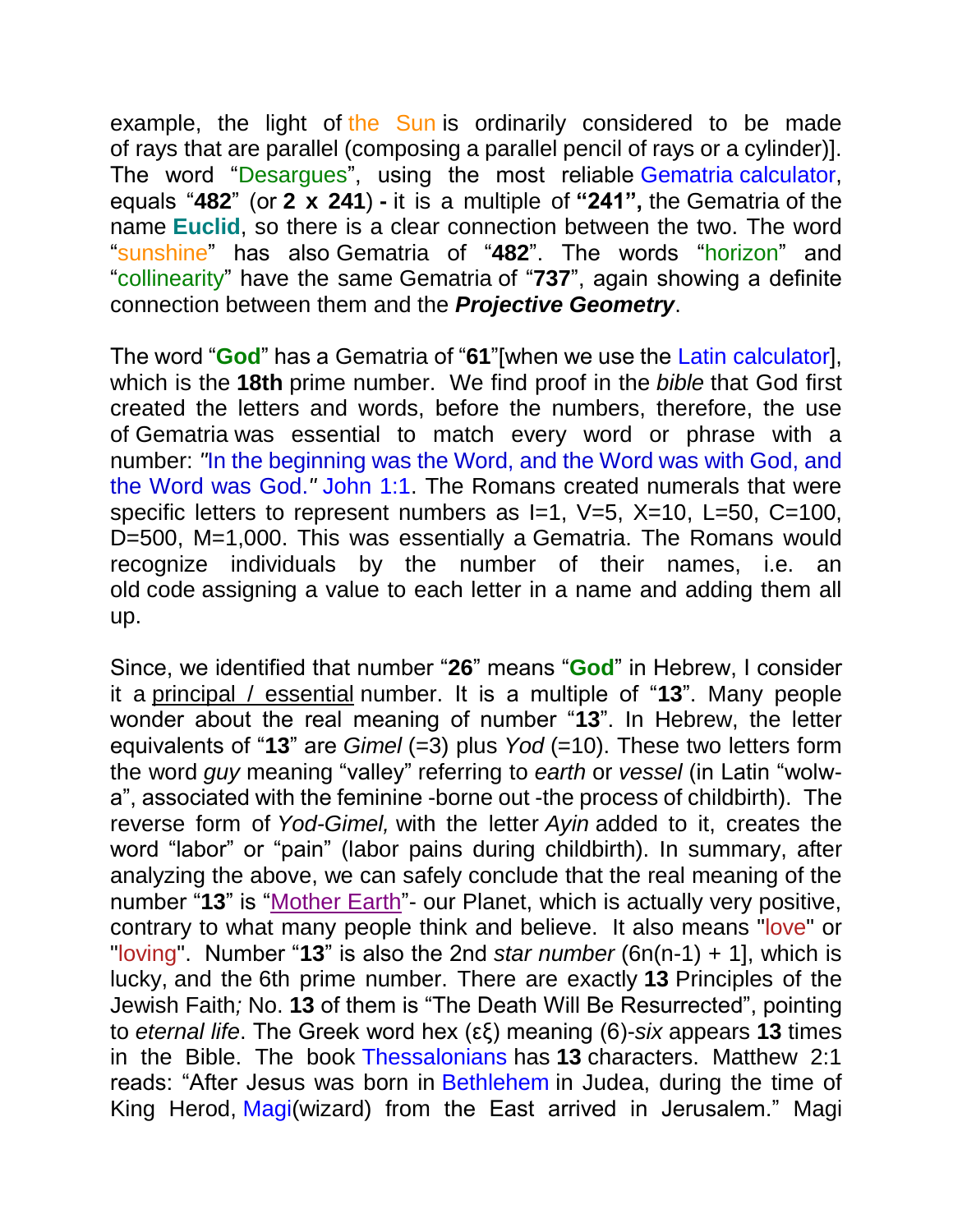appeared in Jerusalem exactly **13** days (January 6th) after the birth of Jesus, guided by the [Christmas Star / Star of Bethlehem.](https://en.wikipedia.org/wiki/Star_of_Bethlehem)

'**The Garden of Eden**' [\(Hebrew](https://en.wikipedia.org/wiki/Hebrew_language) ןגַּע ןגֶ ,Gan ʿEḏen), the biblical "garden of God", described most notably in the [Book of Genesis,](https://en.wikipedia.org/wiki/Book_of_Genesis) as a phrase, has a Gematria of "**360**"[**36**]. Interesting enough, a circle (associated with the Sun) has **360** degrees. Why exactly 360? If we go back in history, ancient astronomers did not have instruments to accurately measure the positions of objects in the sky. They accepted that the Sun moves about 1/360 of the way along a circle every day, giving the idea that a circle contains 360 degrees [since the old calendars (Babylonian and Persian) were based upon 360-day years]. The Babylonians also developed a theory for the path of the sun from dawn, past the noon to sunset. A daily run [complete circle] of the Sun's orbit was the performing of a sequence of "36 demonstrations" represented by 10 degrees each, completing 360 degrees (36 × 10). "**36**" [for demonstrations] is associated with the fact they had 36 supreme gods plus the god associated with the "Sun", which they believed to be the father of all the other gods and so was supreme over all. Furthermore, they assigned a consecutive number to each of their 36 lesser supreme Gods, and then added up those numbers[from 1 to 36] and assigned the sum to the "Sun" God. The calculation from 1 to 36 [by adding each number 1+2+3+…+36] gives us the famous number '**666**'- a complete manifestation of the "Sun God", nothing more…

'Adam' (Hebrew: אדם) is a figure from the [Book of Genesis](https://en.wikipedia.org/wiki/Book_of_Genesis), who is also mentioned in the [New Testament.](https://en.wikipedia.org/wiki/New_Testament) According to the [creation myth\[1\],](https://en.wikipedia.org/wiki/Creation_myth) Adam was **the first human**. In the Genesis creation narratives, he was created by **[God](https://en.wikipedia.org/wiki/God_in_Judaism)**. The name '**Adam**' has a Gematria of "**36**". Since in the system of Hebrew numerals there is [no notation](https://en.wikipedia.org/wiki/Hebrew_numerals) for **zero**("0"), the word "Adam" and the phrase '**The Garden of Eden**', both equal number **36**, proving undisputedly that there is a strong connection between them [**God** created the first Man [\(Adam\)](https://en.wikipedia.org/wiki/Adam), whom he placed in a garden that he planted "eastward in Eden"- the garden of Eden]. Note, the **36th** Bible triangular number is "**666**" [n/2(n+1) = 36/2(36+1) = 18 x 37] - the number of a Man from [Revelation 13:18](http://av1611.com/verseclick/gobible.php?p=Revelation_13.18) or the Number of the Beast [the number in question]. The "**666**" number could be originally traced back in history to the name of the Roman emperor [Nero Caesar.](https://en.wikipedia.org/wiki/Nero_Caesar)When we consult the Gematria of the emperor's name [Neno Caesar], it equals "**180**"[**18**], undoubtedly connected to 'The Garden of Eden' (**180** x 2 = 360), 'Adam'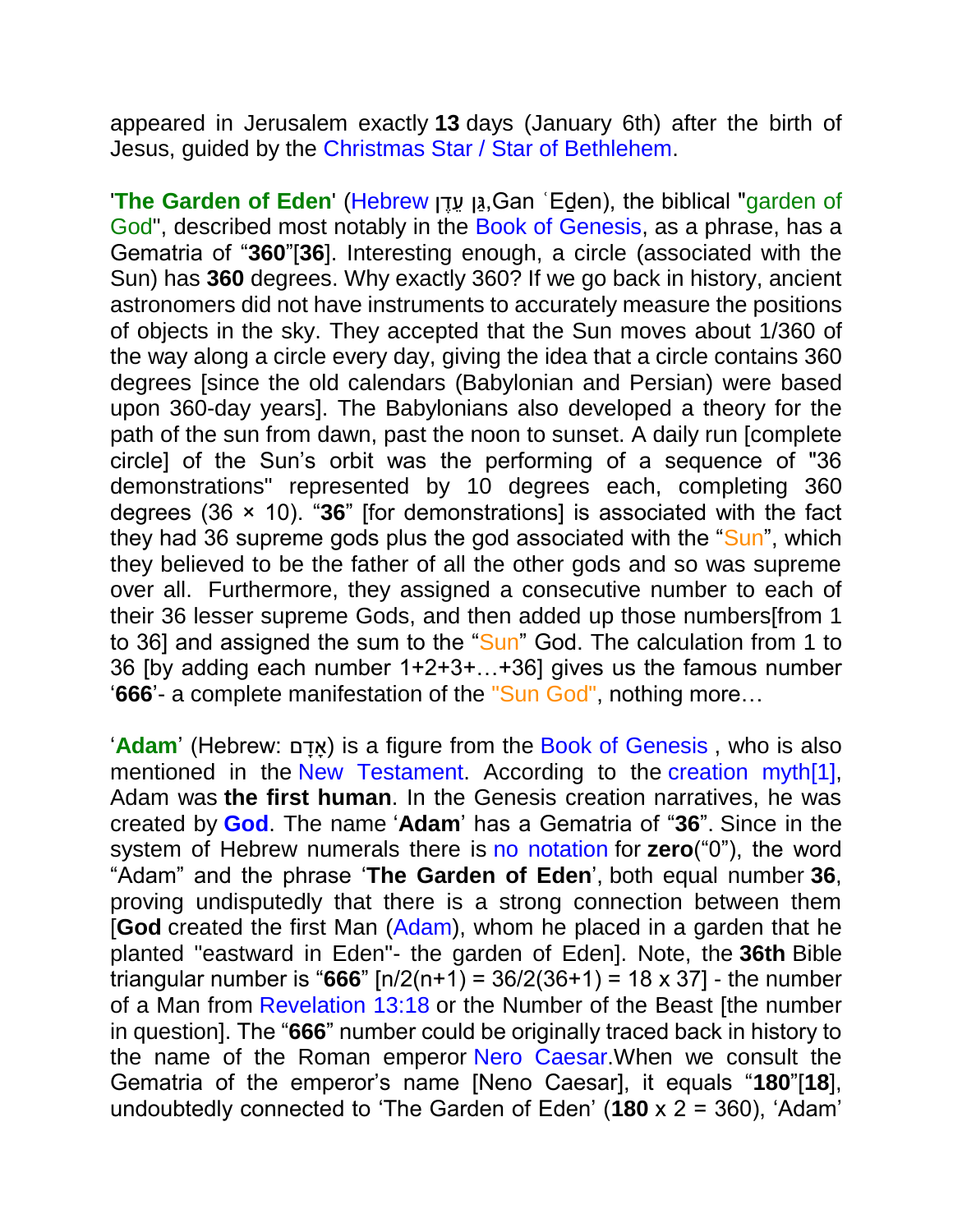(**18** x 2 = 36), and **God** [since the Gematria of God is "**61**", which is the **18th** prime number].

I found another numerology connection between the number in question "**666**" and the above discussed words and phrases by simply adding **360** and 306 (360 + 306 = '**666**'). When you go back in history, we find books written about Gematria during the 15th and 16th century. Philosophers created **7** tables of numbers distributed to the planets [7 at the time), which they called the sacred tables of the planets. The most intriguing is the one with numbers arranged from 1 to 36 in such a way that adding the numbers of any column either horizontally or vertically [and also the two diagonals crossing the square], always totals the same-'**111**'. The sum of the six columns computed either horizontally or vertically is 6 x 111 = '**666**'. The Babylonians made gold amulets with a 6x6 matrix, incorporating the very same table [with numbers from **1 to 36**], which is called the "Magic square of **36**" today:



The photographs above of the gold amulets /in the Berlin Museum/ are showing the worship of the "Sun God". On the front side of the illustration to the right, we see the 'God of the Sun' standing on a lion. This indicated the sun's position in the constellation of Leo during the hot days of August.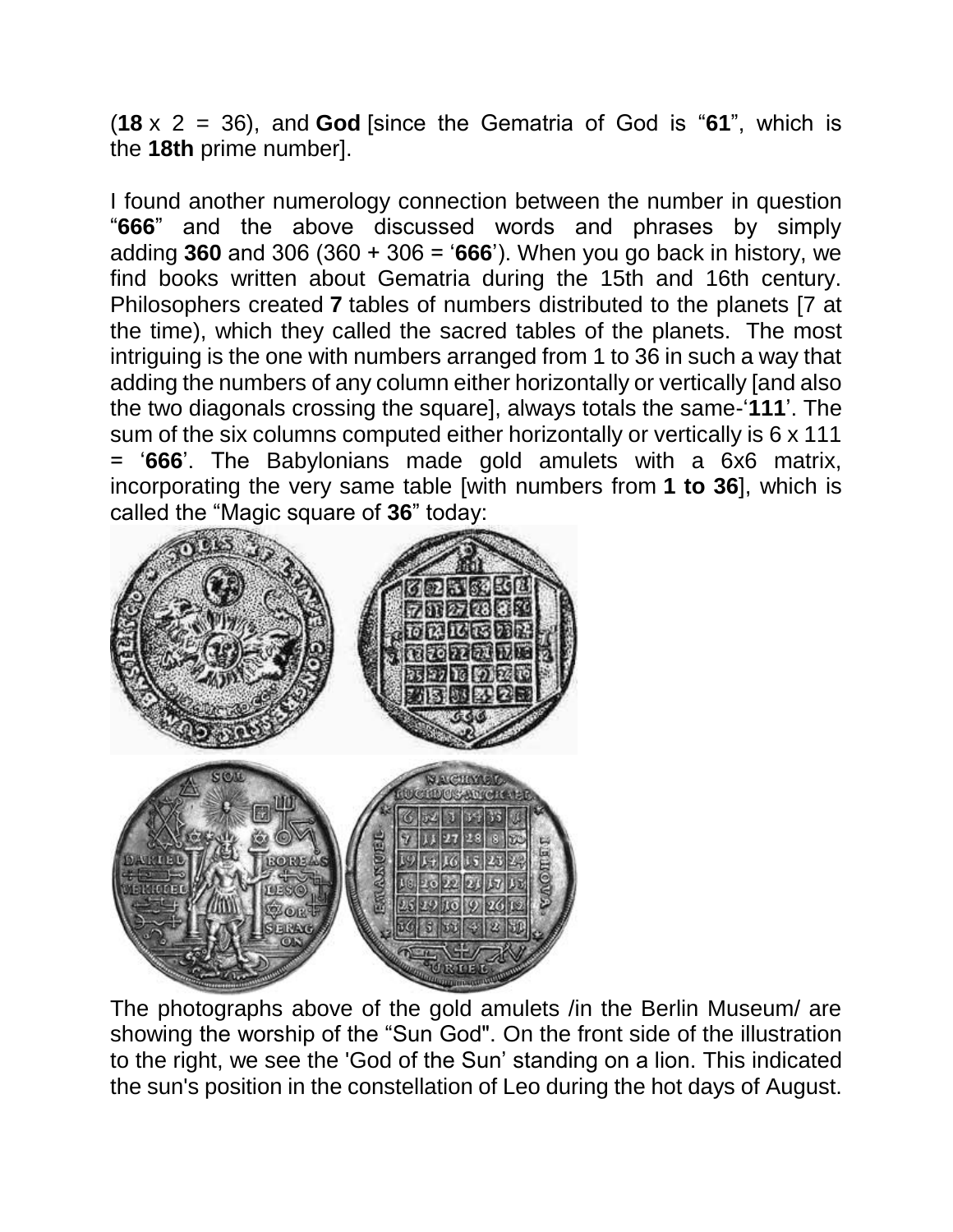On the back is inscribed 'Nachiel', meaning the "intelligence of the Sun," and the 36 squares are arranged the way I explained above. The illustration to the left is also a solar seal, but it honors the star Basilisco. The philosophers used this later on to assign the number '**36**' to ["Eloh"](http://www.catholic.org/encyclopedia/view.php?id=8320) [God- in Hebrew dialect, a divine name], **111** - 'Nachiel' or 'The intelligence of the Sun', and **666** - 'Sorath' or 'The spirit of the Sun'. Today, number '**666**' is found in (nearly) all standard barcodes (excluding postal barcodes); the roulette has all the numbers from 1 to 36 totaling '**666**'; **Apple**'s first computer was [sold](https://qph.ec.quoracdn.net/main-qimg-3c4887aa381730131ca2ca3548dfd8bd-c?convert_to_webp=true) for \$666.66- both '**666**' and '**66**' [associated with 'a Beauty' or 'God beholds'], can be found in the [original](https://qph.ec.quoracdn.net/main-qimg-3c4887aa381730131ca2ca3548dfd8bd-c?convert_to_webp=true) [price](https://qph.ec.quoracdn.net/main-qimg-3c4887aa381730131ca2ca3548dfd8bd-c?convert_to_webp=true) of the first Apple computer. There are different magic squares created in history, you can see them all [here.](https://en.wikipedia.org/wiki/Magic_square)

'**Eve**' (Hebrew: הודחֶ ( is a figure in the [Book of Genesis.](https://en.wikipedia.org/wiki/Book_of_Genesis) She was the first woman, known as Adam's wife. According to the second chapter of Genesis, Eve was created by **God** [\(Yahweh\)](https://en.wikipedia.org/wiki/Yahweh) by taking her from the ri[b\[2\]](https://en.wikipedia.org/wiki/Eve#cite_note-2) of Adam, to be Adam's companion. The name "**Eve**" has a Gematria of "**710**"[**71**]. In Hebrew, it is associated with number '**111**' and have the meanings of "combination (of numbers), a union, a family, concealment (of sin), knowledge of God, Elam (one of Shem's sons; according to Luke 3:36 Jesus is a descendant of Shem), to cover or hide (Eve used fig leaves to cover her nudity)". Number '**71**' is the 20th prime number, which stands for "Loving" (for women there is no better word in the world!). We see clearly the significance of the Gematria of the word "**Eve**" - connected to "**Adam**" [the Magic square of number "**36**" via "**111**"], "**The Garden of Eden",** and "**God**".

It appears from the above analysis that "**36**" is an important number: Its digital root number is "**9**"-of great significance. "**36**" has exactly '**9**' divisors: 1, 2, 3, **[4](http://www.numberempire.com/4)**, 6, **[9](http://www.numberempire.com/9)**, 12, **[18](http://www.numberempire.com/18)**, **36**. The sum of the divisors is "**91**". In Hebrew, the Gematria of "**91**" have the meaning of 'Truth, Amen, Oracle, an Angel (as messenger from God), Tree [Tree of life], Architect [of the world], the Temple or palace of Yahweh, the "Lord God", a Queen.' If we multiply the 4th and 6th divisor, we get "36"  $[4 \times 9 = 36]$ . The number "4" derives its meaning from [creation:](http://www.biblestudy.org/basicart/numbers-and-creation-of-the-universe.html) On the 4-fourth day of what is called ['creation](http://www.biblestudy.org/godsrest/what-is-first-thing-called-holy-in-bible.html)  [week'](http://www.biblestudy.org/godsrest/what-is-first-thing-called-holy-in-bible.html), **[God](http://www.biblestudy.org/beginner/facts-about-god.html)** completed the material universe. On this day he brought into existence our ['Sun', 'The moon', and all 'Stars'](http://www.biblestudy.org/bible-study-by-topic/astronomy-in-the-bible.html) [\(Genesis 1:14-19\)](http://biblehub.com/genesis/1-14.htm). Since we identified "**26**" as the number for God and the importance of "**36**", let's look up their ratio – (26/36) x 100 = **72,222(2)**. "**72**" becomes a principal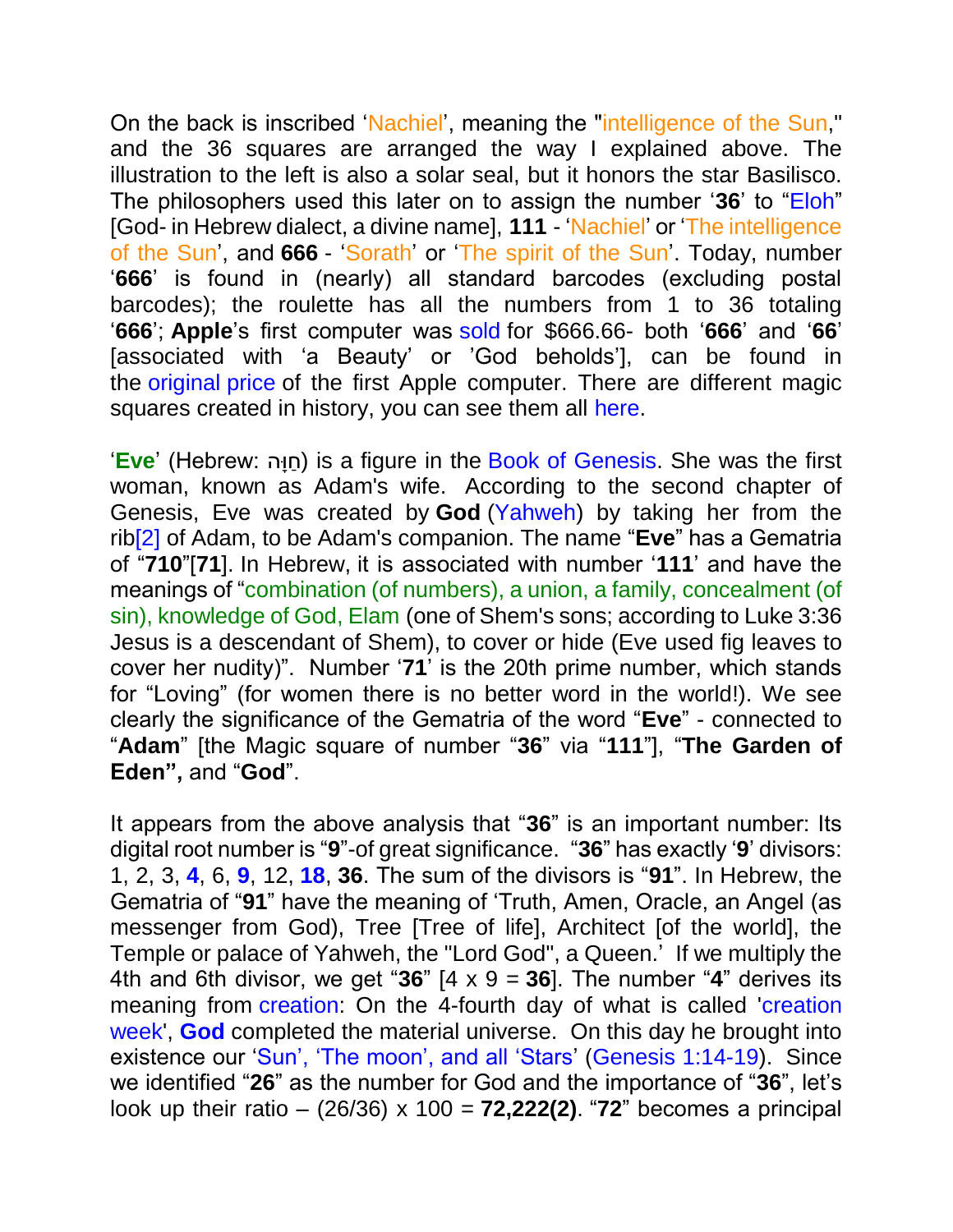number in order to calculate and project events in life [a multiple of "**36**"].

The number "**9**" is also vital, since it is deeply linked to "**36**"(see above) – it symbolizes divine completeness or conveys the meaning of finality, and "the truth" [connected to the meaning of "**91**"]. Christ died at the 9th hour of the day, or 3 p.m., to make the way of salvation open to everyone. The [Day of Atonement](http://www.biblestudy.org/bibleref/holy-days/day-of-atonement.html) (Yom Kippur) is the only one of [God's annual Feast](http://www.biblestudy.org/bibleref/holy-days/overview-of-holy-days.html)  [days](http://www.biblestudy.org/bibleref/holy-days/overview-of-holy-days.html) of worship that requires believers to go on fasting for one day. This special day, considered by many Jews to be the holiest of the year, begins at sunset on the 9th day of the seventh Hebrew month (Leviticus 23:32). "**9**"-Nine also represents the fruits of [God's Holy Spirit,](http://www.biblestudy.org/question/the-holy-spirit.html) which are Faithfulness, Gentleness, Goodness, Joy, Kindness, Long suffering, Love, Peace and Self-control (Galatians 5:22 - 23). "9"-Nine (九 [pinyin](https://en.wikipedia.org/wiki/Pinyin) jiǔ) is considered a great [number in the Chinese culture](https://en.wikipedia.org/wiki/Numbers_in_Chinese_culture) because it sounds the same as the word "long-lasting". God created the world in 7-seven days, based upon 'truth', which is the number "**9**". "**9**" is the only positive [perfect](https://en.wikipedia.org/wiki/Perfect_power)  [power](https://en.wikipedia.org/wiki/Perfect_power) that is one more than another positive perfect power, by [Mihăilescu's Theorem.](https://en.wikipedia.org/wiki/Catalan_conjecture) **9**-Nine is the highest single-digit number in the [decimal system.](https://en.wikipedia.org/wiki/Decimal) The **9th** letter of the Hebrew alphabet is the letter "Tet". ["Tet"](http://www.hebrew4christians.com/Grammar/Unit_One/Aleph-Bet/Tet/tet.html) constitutes 'good' and 'bad' at the same time, which is ionic! The Hebrew word for '**truth**' (Taf – Mem - Aleph) is 'emet', and has a Gematria of "**9**" [Taf= 400, Mem=40, Aleph=1; to remind, in Hebrew numerals there is [no notation](https://en.wikipedia.org/wiki/Hebrew_numerals) for ("0")].

I want to continue with the subject of how 'Gematria' was actually developed. After conducting a search, we found that the system of 'English Gematria' [which is using the natural order of the English alphabet A-Z] was first elaborated in detail during 1532 by [Michael Stifel](https://en.wikipedia.org/wiki/Michael_Stifel) [he proposed a system called the trigonal alphabet]. The poet [John Skelton](https://en.wikipedia.org/wiki/John_Skelton) developed another early system of English Gematria. In recent times, the [English](https://en.wikipedia.org/wiki/English_alphabet)  [alphabet,](https://en.wikipedia.org/wiki/English_alphabet) consisting of "**26**" [letters](https://en.wikipedia.org/wiki/Letter_(alphabet)) [some letters towards the end, have changed their positions, if we compare to the Old Latin Alphabet!], is used to create the so-called 'Simple English Gematria' [encoding A=1, B=2, C=3, D=4, E=5, F=6...Z=26]. There are 3 other versions of it as follows: 'English Reduction' Gematria system [from A-J and K-S - assigned values of 1 to 9, from T-Z assigned values of 1 to 8], 'English Gematria' [from A-J value of 1-10, K-S value of 20-100, T-Z value of 200-800], and 'English-Sumerian' [encoding A=6, B=12, C=18, D=24…X=144, Y=150, Z=156].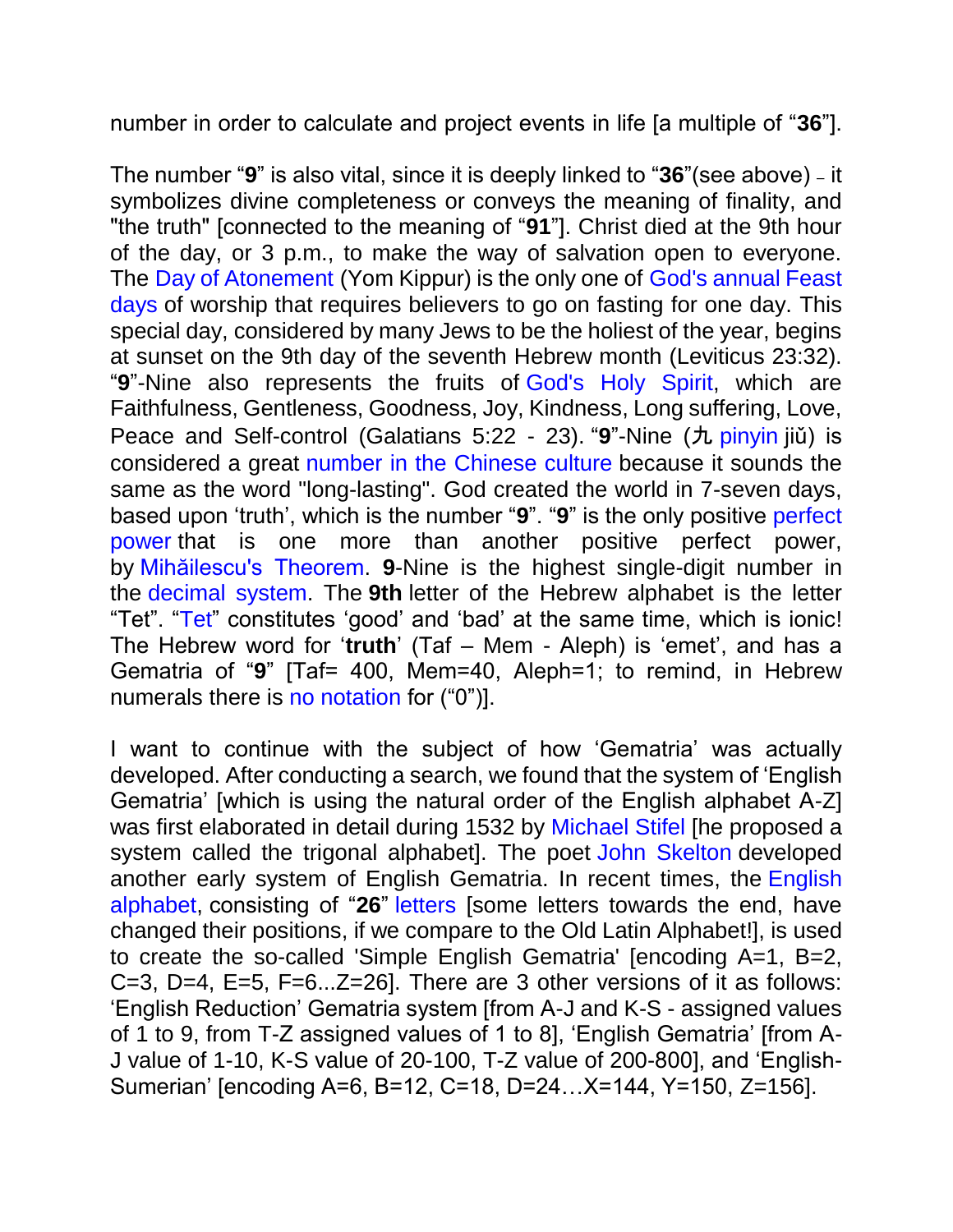We, here at Gematry.com, use Gematria only to create positive feelings and [help](https://matrix888.org/gematria/crystals-gematria/) people shine away from the negative and evil. However, we will not hesitate to warn you for potential terror events, and shall analyze such events to help you stay safe.

In order to find the **most accurate** Gematria code systems we would need to go back in history. We learn that the Greeks divided their whole alphabet into 3 classes [they assigned numbers to each letter; the letters were positioned in horizontal lines, numbered from 1 to 9], whereof, the first begins from the letter Alpha, as of single numbers [set of 1 to 9]. The second begins from the letter Iota as of tens [set of 10 to 90]. The third begins from the letter Rho as of hundreds [set of 100 to 900]. Old philosophy books show that the Greeks instituted such a setup of their alphabet after the imitation of the Hebrew alphabet. The Hebrew letters also have matched with numbers in a similar way, but [it says] far more excellent than in any other languages, since the greatest mysteries lie in the Hebrew letters and alphabet. Thus, the [Hebrew](https://youtu.be/DFFt643QLZM) [Gematria](https://youtu.be/DFFt643QLZM) seems to be the most accurate Gematria. The Hebrew letters are considered [by old philosophers] to be the**"building block" of creation**. [In Judaism, "chosenness" is the belief that the Jews, via descent from the ancient Israelites, are the chosen people, i.e. chosen to be in a covenant with God; whether this is true or not, we do not really know...].

There is an old version of the Latin alphabet created centuries ago and a [calculator](https://matrix888.org/gematria/calculators/) [for the [Latin](https://en.wikipedia.org/wiki/Latin) [language\]](https://en.wikipedia.org/wiki/Latin) based on the principal of a **23 letterssetup**, the closest match to the Hebrew Gematria *[this old code is* mistakenly named today in some places as 'Jewish' Gematria]. However, back in time, philosophers for some reason wanted to increase the number of letters in the Latin alphabet from 23 to 27 by supplying the elements of the Roman number IV to form each additional letter. The element 'I' [of the Roman number IV] was represented by the letter 'J'(24th letter) and the element 'V'(25th letter) was represented by the letter "V" [both letters "J" and "V" acted as the names of John and Valentine]. The additional 2 letters 'Hi' - 26th letter [obsolete], and 'Hu' - 27th letter for 'W' [the Germans use the sound 'vv' for 'Hu'], were both recognized as representatives of separate sounds. Old philosophers claim and described 'Hi' as an obsolete [sound] letter, but my belief is, since it has a Gematria value of '800', we need to use it. I found the way to incorporate it into the old code. An online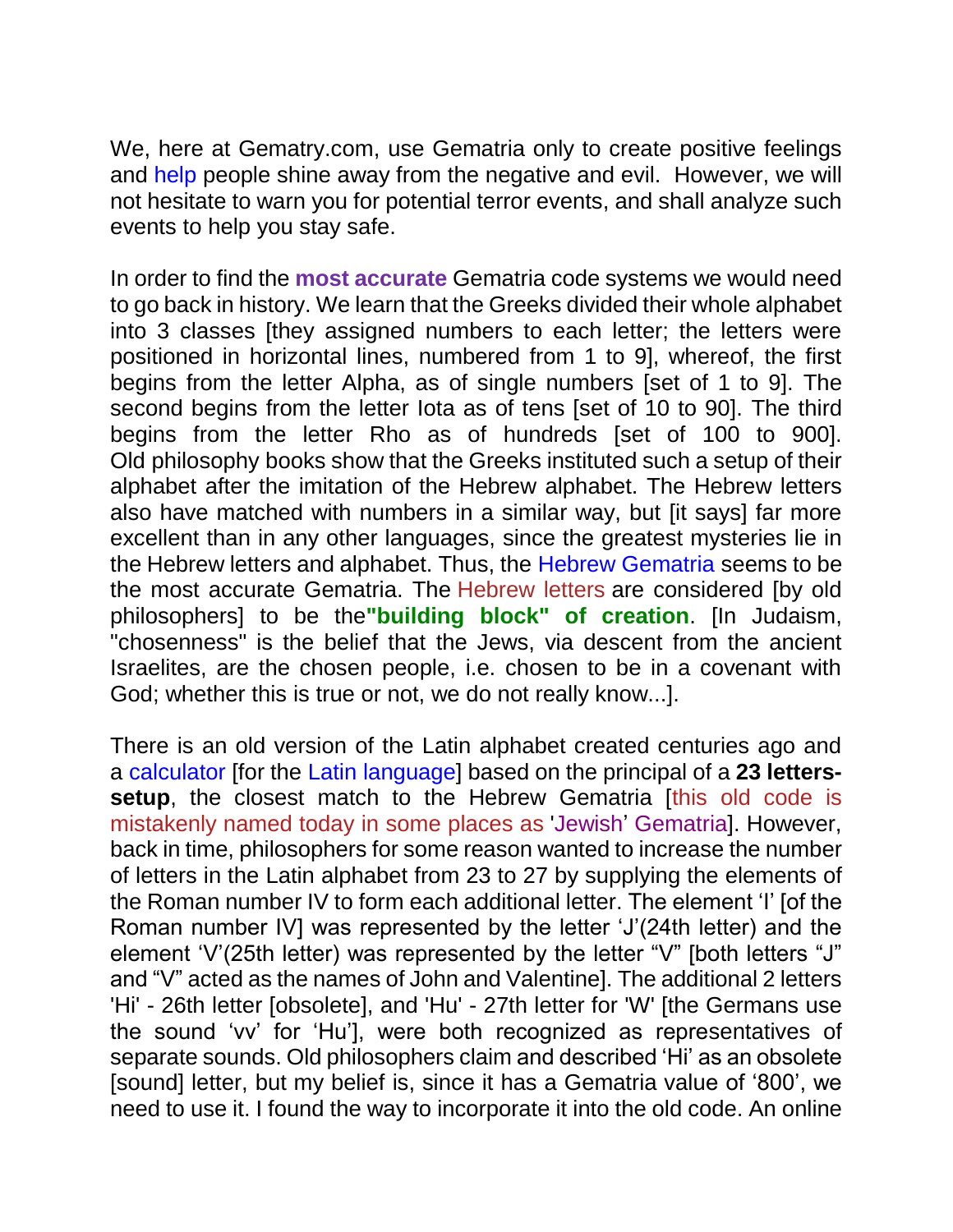calculator for this old Latin based system is available [here.](https://matrix888.org/gematria/calculators/) There is also a Latin reduction version of this old code, based on the numbers of 1 to 9 ["**9**"-number of "the truth"], using the same way the old philosophers described the old code [3 sets of letters - matching-numbers from 1 to 9]. Therefore, we can complete the old Gematria Latin code and will be ready to reveal the real meanings in life by matching letters, words, and phrases with numbers [combining it with the 'Hebrew' meanings of the numbers, since most nations imitated the Hebrew alphabet setup in order to construct, read, and understand Gematria].

Another way to decode words and phrases is the "English [Kabbalah](https://en.wikipedia.org/wiki/Kabbalah) [Qabalah]", which contains several different systems that interpret the letters of the English alphabet via their supposed numerological significance. Jake Stratton-Kent believes the qabalah is related to three factors: a language, a 'holy' text or texts, and mathematical laws at work in these two. In 1974, Carol Smith discovered the 'ALW Cipher', which she called "English Qaballa", and first published it in The New Equinox / British Journal of Magick. The order and value of the letters in the 'ALW Cipher' are derived from the grid superimposed on one of the pages of manuscript of [Liber AL](https://en.wikipedia.org/wiki/Liber_AL) on which this verse appears (sheet 16 of Chapter III). Also appearing on this page are a diagonal line and a circled cross. As there are ten squares per column, this method of decoding is equivalent to taking every eleventh letter of the alphabet as the order and then assigning them sequential values. In 1994, E. Joel Love, a student of the 'ALW Cipher' proposed another English Cipher, that he would call 'Cipher X'. Love considered the original 'ALW Cipher' to be incomplete to the task of answering many of the cosmological and deep structure questions. Love maintained that 'Cipher X' was a compliment to 'ALW'. Online calculators to all of those English Kabbalah based systems are available [here.](https://matrix888.org/gematria/calculators/)

I identified above that [Hebrew](http://www.hebrew4christians.com/Grammar/Unit_Eight/Hebrew_Gematria/hebrew_gematria.html) [Gematria](http://www.hebrew4christians.com/Grammar/Unit_Eight/Hebrew_Gematria/hebrew_gematria.html) is the most precise of all, therefore, I want to go back to the Rabbi Binyomin Bitton's findings and research on that matter. [Bitton](http://www.youtube.com/watch?v=Shm4efnZp6A&t=3m06s) [defines](http://www.youtube.com/watch?v=Shm4efnZp6A&t=3m06s) that letters in Hebrew are not just symbols, but they are source of God's energy and force[different type and size], and recreate and sustain a specific meanings assigned to them by that particular energy. This is valid for every code, including the Latin one I have described in the above paragraphs. Bitton further [asserts](http://www.youtube.com/watch?v=Shm4efnZp6A&t=9m29s) that only a prophet could select or choose the correct name of an individual, since he would know the right Gematria-combination of letters that gives life to